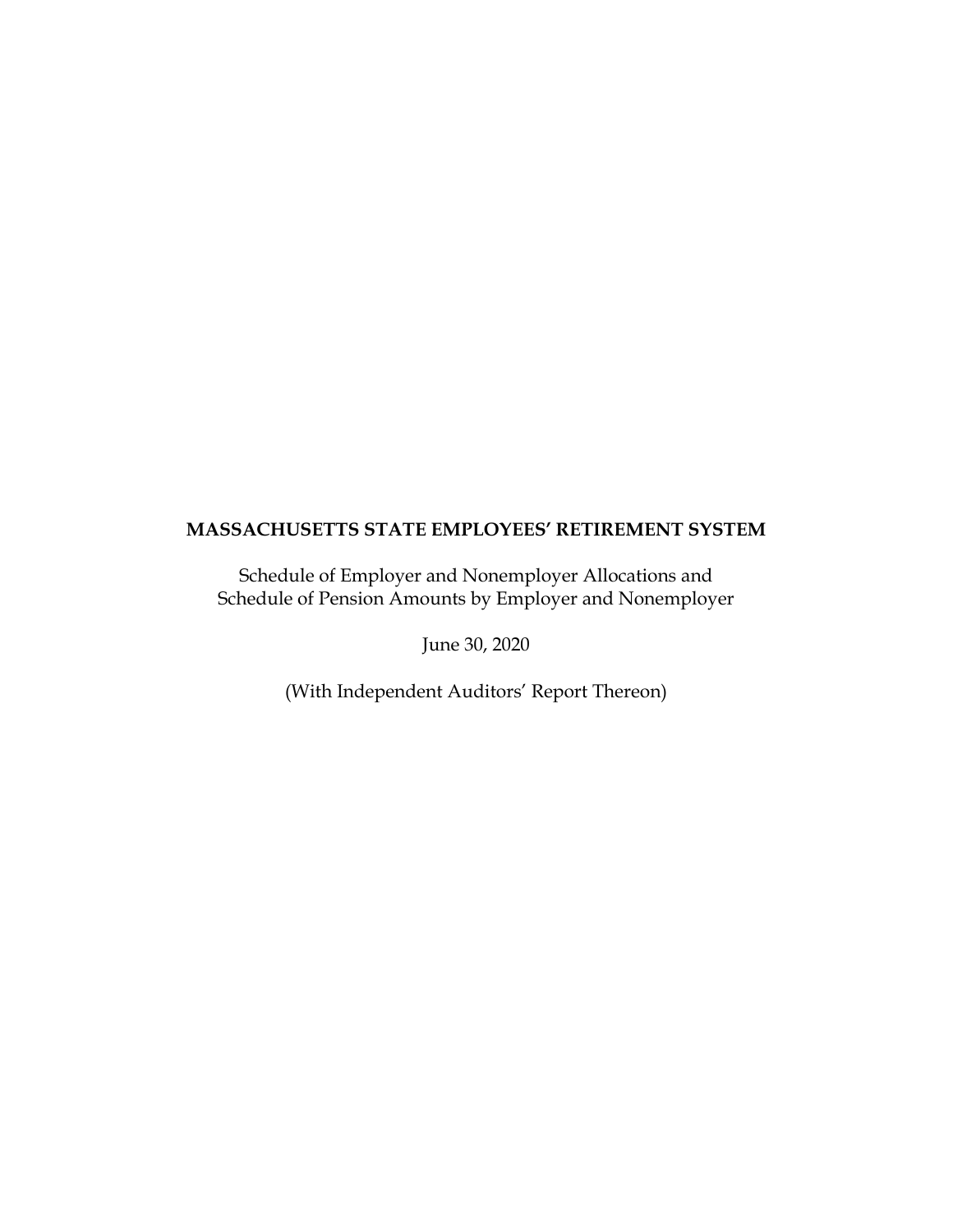

KPMG LLP Two Financial Center 60 South Street Boston, MA 02111

### **Independent Auditors' Report**

Mr. William McNamara, Comptroller Commonwealth of Massachusetts:

We have audited the accompanying schedule of employer and nonemployer allocations of the Massachusetts State Employees' Retirement System (MSERS) as of and for the year ended June 30, 2020, and the related notes. We have also audited the total for all entities of the columns titled net pension liability, total deferred outflows of resources, total deferred inflows of resources, and total pension expense (specified column totals) included in the accompanying schedule of pension amounts by employer and nonemployer of MSERS as of and for the year ended June 30, 2020, and the related notes.

# *Management's Responsibility for the Schedules*

Management is responsible for the preparation and fair presentation of these schedules in accordance with U.S. generally accepted accounting principles; this includes the design, implementation, and maintenance of internal control relevant to the preparation and fair presentation of the schedules that are free from material misstatement, whether due to fraud or error.

# *Auditors' Responsibility*

Our responsibility is to express opinions on the schedule of employer and nonemployer allocations and the specified column totals included in the schedule of pension amounts by employer and nonemployer based on our audit. We conducted our audit in accordance with auditing standards generally accepted in the United States of America. Those standards require that we plan and perform the audit to obtain reasonable assurance about whether the schedule of employer and nonemployer allocations and the specified column totals included in the schedule of pension amounts by employer and nonemployer are free from material misstatement.

An audit involves performing procedures to obtain audit evidence about the amounts and disclosures in the schedule of employer and nonemployer allocations and the specified column totals included in the schedule of pension amounts by employer and nonemployer. The procedures selected depend on the auditors' judgment, including the assessment of the risks of material misstatement of the schedule of employer and nonemployer allocations and the specified column totals included in the schedule of pension amounts by employer and nonemployer, whether due to fraud or error. In making those risk assessments, the auditor considers internal control relevant to the entity's preparation and fair presentation of the schedule of employer and nonemployer allocations and the specified column totals included in the schedule of pension amounts by employer and nonemployer in order to design audit procedures that are appropriate in the circumstances, but not for the purpose of expressing an opinion on the effectiveness of the entity's internal control. Accordingly, we express no such opinion. An audit also includes evaluating the appropriateness of accounting policies used and the reasonableness of significant accounting estimates made by management, as well as evaluating the overall presentation of the schedule of employer and nonemployer allocations and the specified column totals included in the schedule of pension amounts by employer and nonemployer.

We believe that the audit evidence we have obtained is sufficient and appropriate to provide a basis for our audit opinions.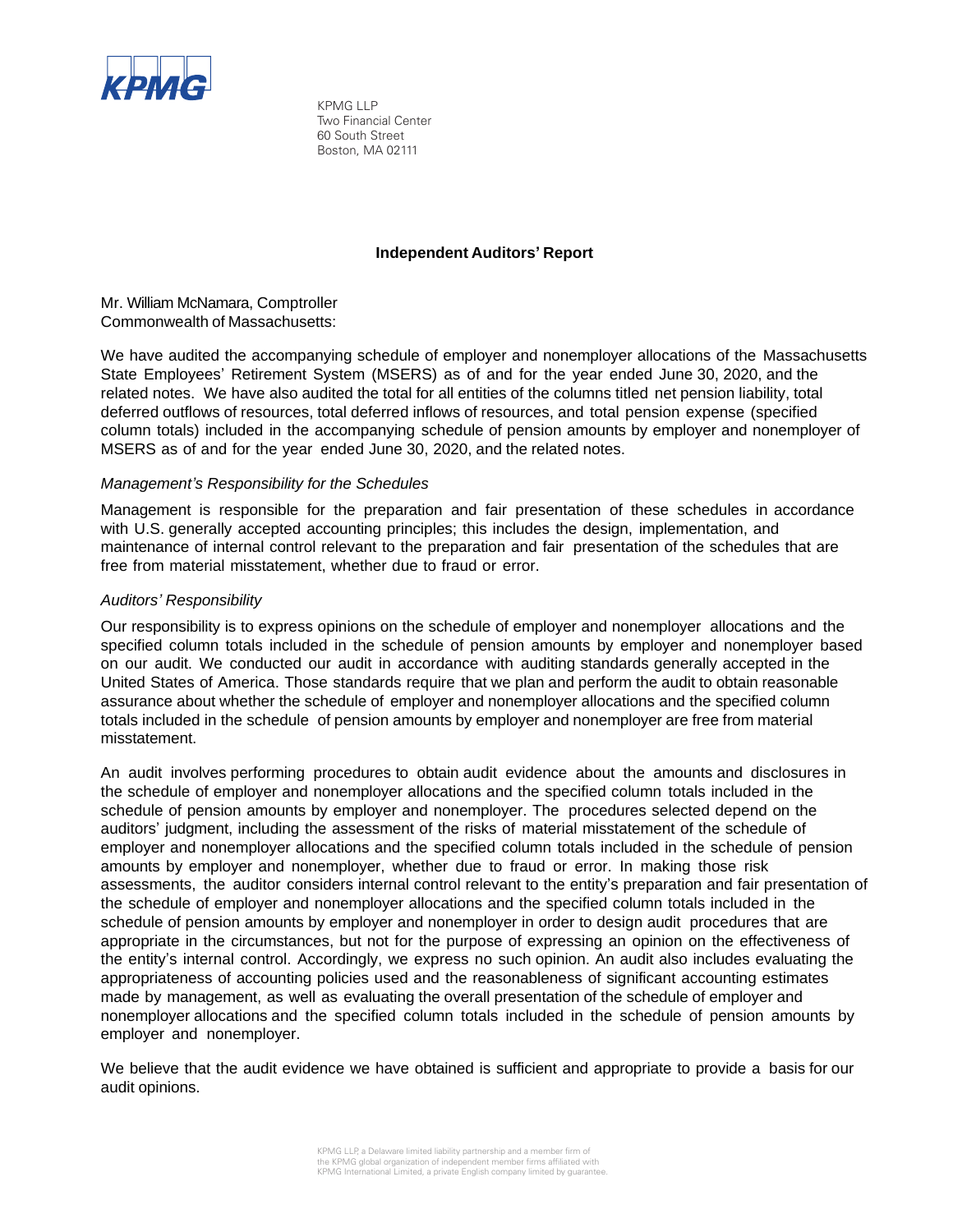

# *Opinions*

In our opinion, the schedules referred to above present fairly, in all material respects, the employer and nonemployer allocations and net pension liability, total deferred outflows of resources, total deferred inflows of resources, and total pension expense for the total of all participating entities for MSERS as of and for the year ended June 30, 2020 in accordance with U.S. generally accepted accounting principles.

### *Restriction on Use*

Our report is intended solely for information and use of MSERS management and its board, MSERS employers and their auditors and the Commonwealth of Massachusetts, and is not intended to be and should not be used by anyone other than these specified parties.



Boston, Massachusetts April 9, 2021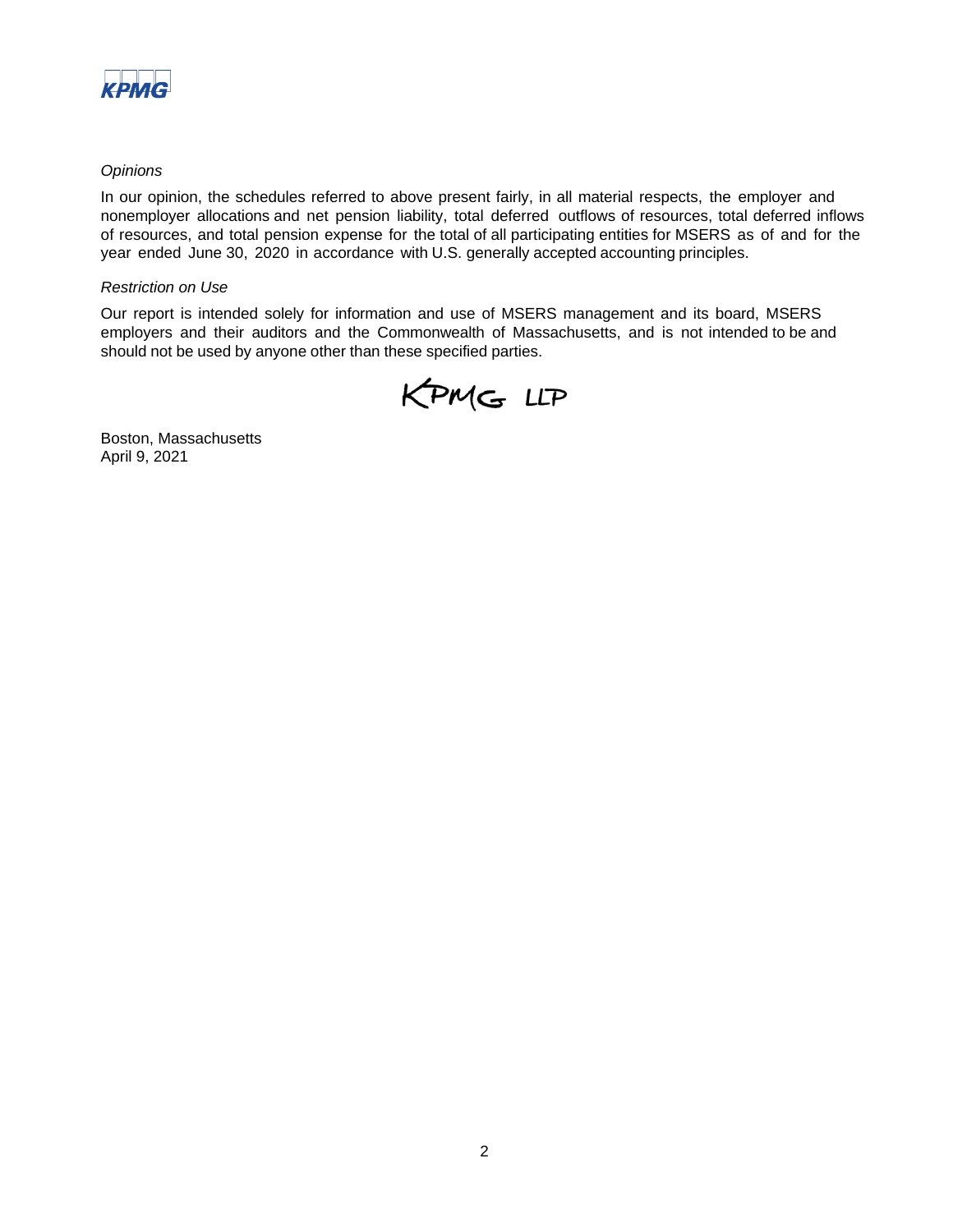### SCHEDULE OF EMPLOYER AND NONEMPLOYER ALLOCATIONS

As of and for the fiscal year ended June 30, 2020

| Employer/Nonemployer                                                 | Actual<br>Contributions | Employer/<br>Nonemployer<br>Allocation<br>Percentage |
|----------------------------------------------------------------------|-------------------------|------------------------------------------------------|
| <b>Non Special Funding Situations:</b>                               |                         |                                                      |
| 9045 - Commonwealth of Massachusetts:                                |                         |                                                      |
|                                                                      | 991,786,660             |                                                      |
|                                                                      |                         |                                                      |
|                                                                      | 991,786,660             | 91.77679%                                            |
| 6070 - Massachusetts State College Building Authority:               |                         |                                                      |
|                                                                      | 215,188                 |                                                      |
|                                                                      | 55,779                  |                                                      |
|                                                                      |                         |                                                      |
|                                                                      | 270,967                 | 0.02507%                                             |
| 6090 - Massachusetts Convention Center Authority:                    |                         |                                                      |
|                                                                      | 1,119,571               |                                                      |
|                                                                      | 2,032,348               |                                                      |
|                                                                      |                         |                                                      |
|                                                                      | 3,151,919               | 0.29167%                                             |
| 9045 - Massachusetts Department of Transportation:                   |                         |                                                      |
|                                                                      | 40,765,067              |                                                      |
|                                                                      | 9,577,380               |                                                      |
|                                                                      | 50,342,447              | 4.65853%                                             |
| 8060 - Assabet Valley Regional Vocational School District:           |                         |                                                      |
|                                                                      | 586,660                 |                                                      |
|                                                                      |                         |                                                      |
|                                                                      | 586,660                 | 0.05429%                                             |
| 8100 - Blackstone Valley Regional Vocational School District:        |                         |                                                      |
|                                                                      | 166,410                 |                                                      |
|                                                                      | 460,806                 |                                                      |
|                                                                      |                         |                                                      |
|                                                                      | 627,216                 | 0.05804%                                             |
|                                                                      |                         |                                                      |
|                                                                      | 5,116                   |                                                      |
|                                                                      | 374,054                 |                                                      |
| Total Bristol/Plymouth Regional Vocational Technical School District | 379,170                 | 0.03509%                                             |
| 8160 - Central Massachusetts Regional Planning Commission:           |                         |                                                      |
|                                                                      |                         |                                                      |
|                                                                      | 333,634                 |                                                      |
|                                                                      | 333,634                 | 0.03087%                                             |
| 8020 - Merrimack Valley Planning Commission:                         |                         |                                                      |
|                                                                      |                         |                                                      |
|                                                                      | 189,078                 |                                                      |
|                                                                      | 189,078                 | 0.01750%                                             |
|                                                                      |                         |                                                      |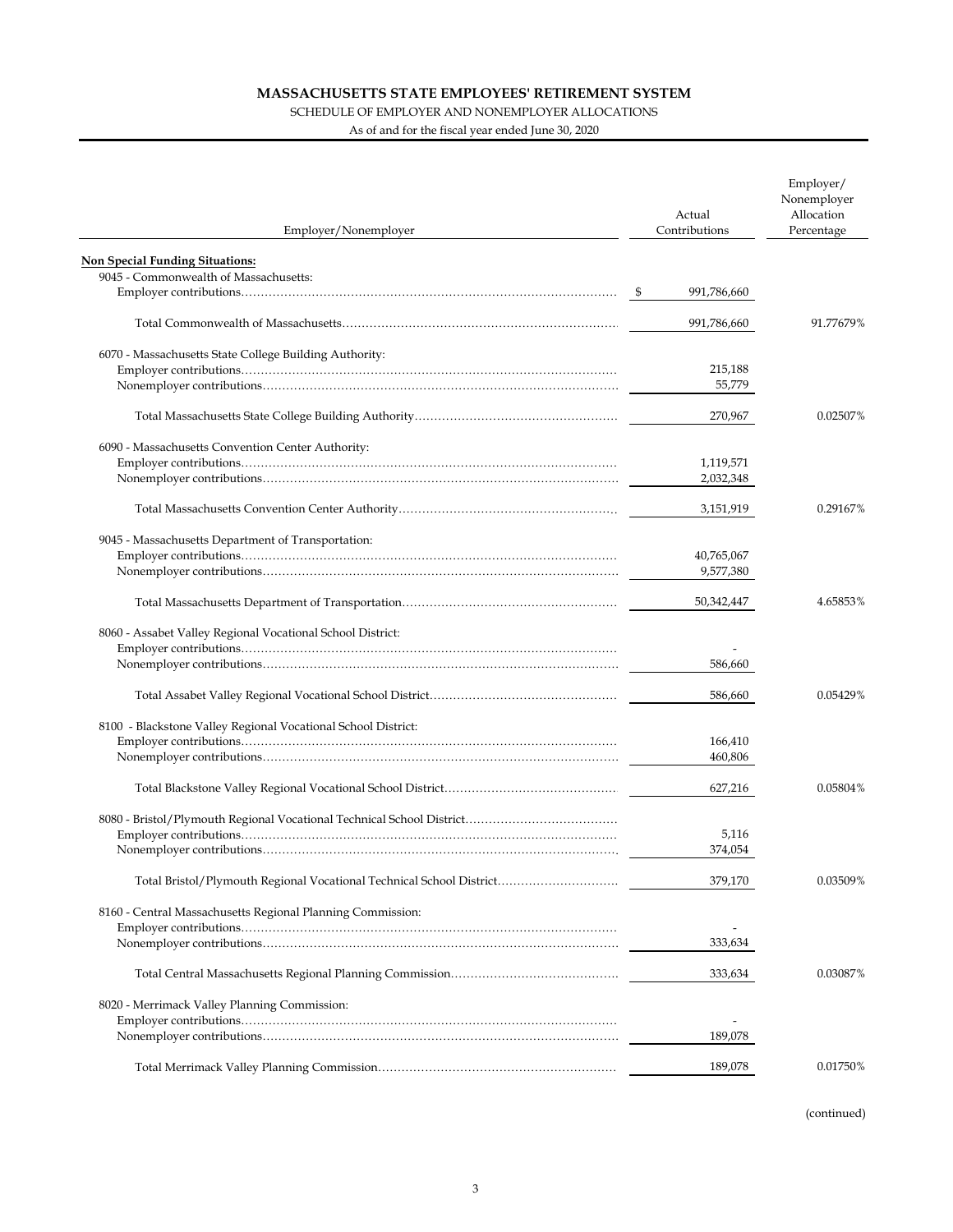### SCHEDULE OF EMPLOYER AND NONEMPLOYER ALLOCATIONS

 $\overline{a}$ 

As of and for the fiscal year ended June 30, 2020

| Employer/Nonemployer                                                   | Actual<br>Contributions | Employer/<br>Nonemployer<br>Allocation<br>Percentage |
|------------------------------------------------------------------------|-------------------------|------------------------------------------------------|
| 8010 - Montachusett Regional Planning Commission:                      |                         |                                                      |
|                                                                        |                         |                                                      |
|                                                                        | 175,405                 |                                                      |
|                                                                        |                         |                                                      |
|                                                                        | 175,405                 | 0.01623%                                             |
|                                                                        |                         |                                                      |
| 8090 - Montachusett Regional Vocational Technical School District:     |                         |                                                      |
|                                                                        | 639,656                 |                                                      |
|                                                                        |                         |                                                      |
|                                                                        | 639,656                 | 0.05919%                                             |
|                                                                        |                         |                                                      |
| 8070 - Nashoba Associated Boards of Health:                            |                         |                                                      |
|                                                                        | 695,342                 |                                                      |
|                                                                        |                         |                                                      |
|                                                                        | 695,342                 | 0.06434%                                             |
|                                                                        |                         |                                                      |
| 8040 - North Middlesex Council of Governments:                         |                         |                                                      |
|                                                                        |                         |                                                      |
|                                                                        | 157,285                 |                                                      |
|                                                                        | 157,285                 | 0.01455%                                             |
| 8030 - Northeast Metro Regional Vocational Technical School District:  |                         |                                                      |
|                                                                        | 507,301                 |                                                      |
|                                                                        |                         |                                                      |
|                                                                        | 507,301                 | 0.04694%                                             |
| 8170 - Old Colony Planning Council:                                    |                         |                                                      |
|                                                                        |                         |                                                      |
|                                                                        | 213,360                 |                                                      |
|                                                                        |                         |                                                      |
|                                                                        | 213,360                 | 0.01974%                                             |
| 8180 - Old Colony Regional Vocational Technical School District:       |                         |                                                      |
|                                                                        | 188,657                 |                                                      |
|                                                                        | 42,522                  |                                                      |
|                                                                        |                         |                                                      |
|                                                                        | 231,179                 | 0.02139%                                             |
| 8110 - Pioneer Valley Planning Commission:                             |                         |                                                      |
|                                                                        |                         |                                                      |
|                                                                        | 528,959                 |                                                      |
|                                                                        |                         |                                                      |
|                                                                        | 528,959                 | 0.04895%                                             |
| 8140 - Southeastern Regional Planning & Economic Development District: |                         |                                                      |
|                                                                        |                         |                                                      |
|                                                                        | 293,416                 |                                                      |
|                                                                        |                         |                                                      |
| Total Southeastern Regional Planning & Economic Development District   | 293,416                 | 0.02715%                                             |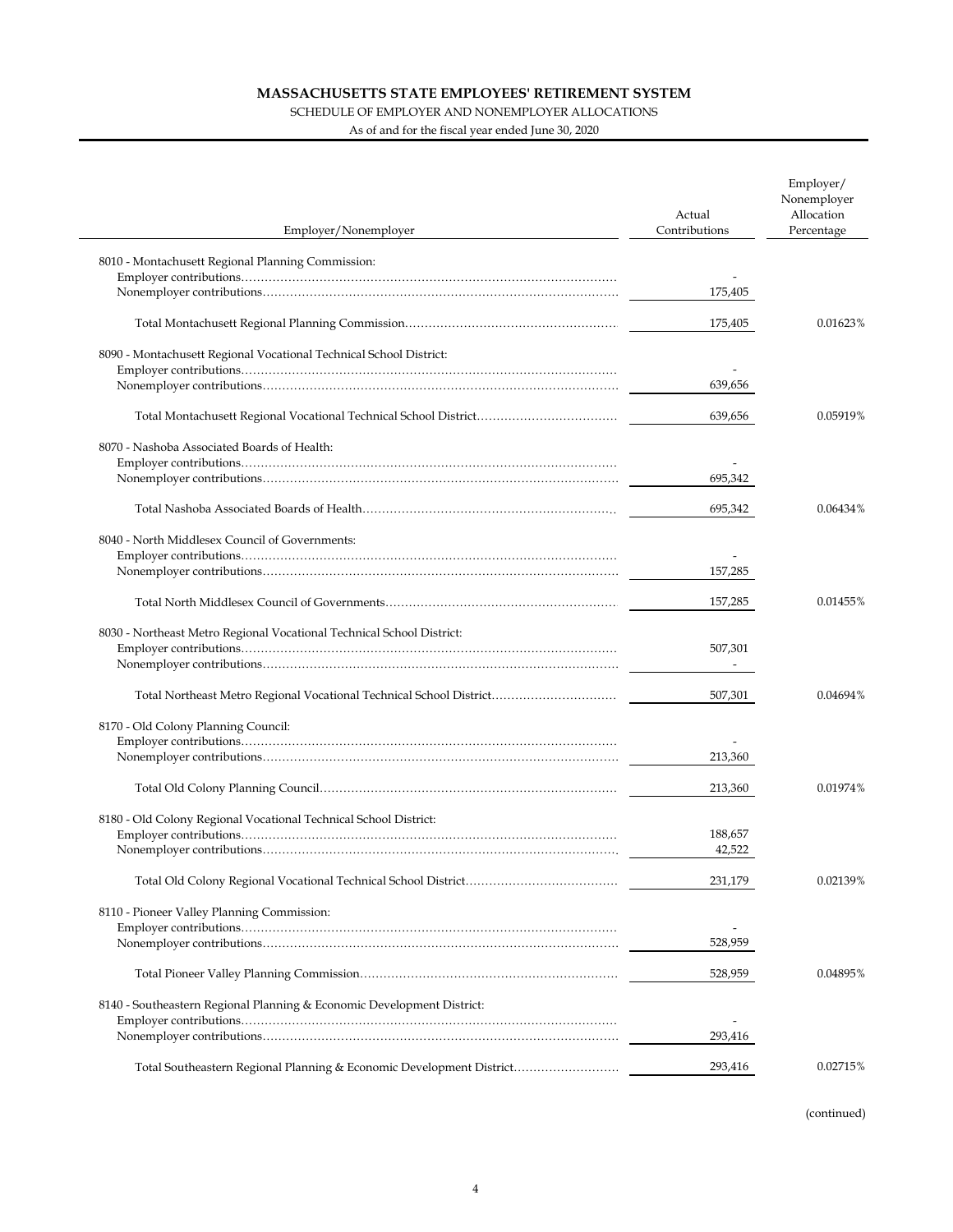### SCHEDULE OF EMPLOYER AND NONEMPLOYER ALLOCATIONS

As of and for the fiscal year ended June 30, 2020

| Employer/Nonemployer                                                 | Actual<br>Contributions | Employer/<br>Nonemployer<br>Allocation<br>Percentage |
|----------------------------------------------------------------------|-------------------------|------------------------------------------------------|
|                                                                      |                         |                                                      |
| 8120 - Southeastern Regional School District:                        |                         |                                                      |
|                                                                      | 679,443                 |                                                      |
|                                                                      | 248,029                 |                                                      |
|                                                                      | 927,472                 | 0.08583%                                             |
|                                                                      |                         |                                                      |
| 8200 - Tri-County Regional Vocational Technical School District:     |                         |                                                      |
|                                                                      | 420,486                 |                                                      |
|                                                                      |                         |                                                      |
|                                                                      | 420,486                 | 0.03891%                                             |
| 8190 - Upper Blackstone Water Pollution Abatement District:          |                         |                                                      |
|                                                                      | 482,938                 |                                                      |
|                                                                      | 224,678                 |                                                      |
|                                                                      | 707,616                 | 0.06548%                                             |
|                                                                      |                         |                                                      |
| 8130 - Upper Cape Cod Regional Vocational Technical School District: |                         |                                                      |
|                                                                      |                         |                                                      |
|                                                                      | 420,447                 |                                                      |
| Total Upper Cape Cod Regional Vocational Technical School District   | 420,447                 | 0.03891%                                             |
| <b>Special Funding Situations (Educational Collaboratives):</b>      |                         |                                                      |
| 6013 - ACCEPT Education Collaborative:                               |                         |                                                      |
|                                                                      | 387,907                 |                                                      |
|                                                                      | 720,048                 |                                                      |
|                                                                      | 1,107,955               | 0.10253%                                             |
| 6022 - Assabet Valley Collaborative:                                 |                         |                                                      |
|                                                                      | 101,353                 |                                                      |
|                                                                      | 191,861                 |                                                      |
|                                                                      |                         |                                                      |
|                                                                      | 293,214                 | 0.02713%                                             |
| 6004 - Bi-County Education Collaborative:                            |                         |                                                      |
|                                                                      | 225,531                 |                                                      |
|                                                                      | 426,489                 |                                                      |
|                                                                      |                         |                                                      |
|                                                                      | 652,020                 | 0.06034%                                             |
| 6018 - C.A.S.E. Collaborative:                                       |                         |                                                      |
|                                                                      | 296,566                 |                                                      |
|                                                                      | 553,151                 |                                                      |
|                                                                      | 849,717                 | 0.07863%                                             |
| 6016 - Cape Cod Collaborative:                                       |                         |                                                      |
|                                                                      | 278,010                 |                                                      |
|                                                                      | 527,270                 |                                                      |
|                                                                      |                         |                                                      |
|                                                                      | 805,280                 | 0.07452%                                             |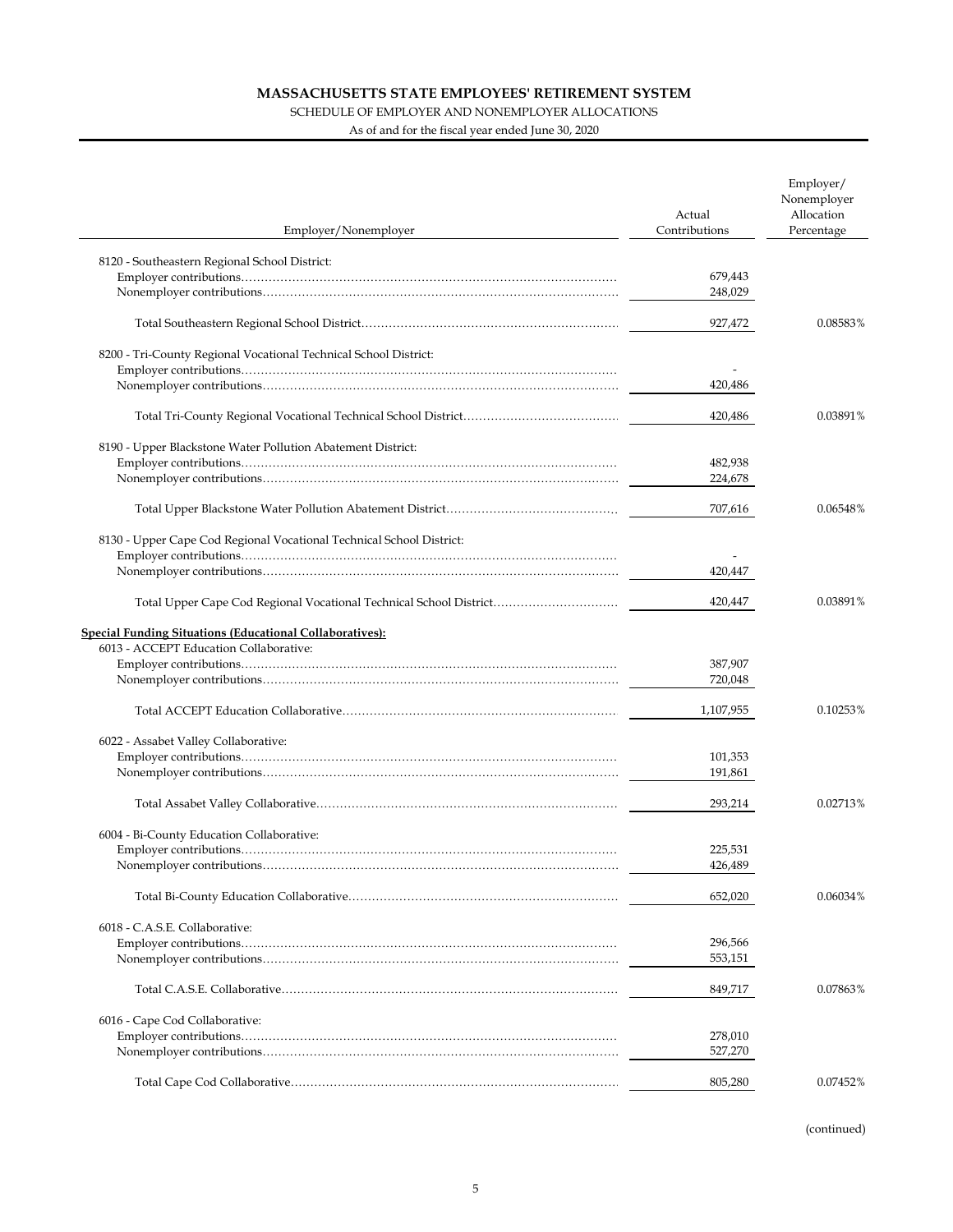### SCHEDULE OF EMPLOYER AND NONEMPLOYER ALLOCATIONS

 $\overline{a}$ 

As of and for the fiscal year ended June 30, 2020

|                                                               | Actual<br>Contributions | Employer/<br>Nonemployer<br>Allocation |
|---------------------------------------------------------------|-------------------------|----------------------------------------|
| Employer/Nonemployer                                          |                         | Percentage                             |
| 6010 - CAPS Education Collaborative:                          |                         |                                        |
|                                                               | 152,215                 |                                        |
|                                                               | 378,305                 |                                        |
|                                                               | 530,520                 | 0.04909%                               |
|                                                               |                         |                                        |
| 6035 - Central Massachusetts Special Education Collaborative: | 182,184                 |                                        |
|                                                               | 346,261                 |                                        |
|                                                               |                         |                                        |
|                                                               | 528,445                 | 0.04890%                               |
| 6017 - Collaborative for Educational Services:                |                         |                                        |
|                                                               | 347,674                 |                                        |
|                                                               | 758,076                 |                                        |
|                                                               | 1,105,750               | 0.10232%                               |
|                                                               |                         |                                        |
| 6021 - CREST Collaborative:                                   |                         |                                        |
|                                                               | 355,434                 |                                        |
|                                                               | 720,946                 |                                        |
|                                                               | 1,076,380               | 0.09960%                               |
| 6030 - EDCO Collaborative:                                    |                         |                                        |
|                                                               | 256,697                 |                                        |
|                                                               | 331,709                 |                                        |
|                                                               | 588,406                 | 0.05445%                               |
|                                                               |                         |                                        |
| 6019 - FLLAC Collaborative:                                   |                         |                                        |
|                                                               | 121,780                 |                                        |
|                                                               | 216,734                 |                                        |
|                                                               | 338,514                 | 0.03133%                               |
| 6034 - LABBB Collaborative:                                   |                         |                                        |
|                                                               | 366,865                 |                                        |
|                                                               | 645,105                 |                                        |
|                                                               | 1,011,970               | 0.09364%                               |
| 6011 - Lower Pioneer Valley Education Collaborative:          |                         |                                        |
|                                                               | 519,714                 |                                        |
|                                                               | 889,824                 |                                        |
|                                                               | 1,409,538               | 0.13043%                               |
| 6014 - North River Collaborative:                             |                         |                                        |
|                                                               | 297,149                 |                                        |
|                                                               | 476,190                 |                                        |
|                                                               | 773,339                 | 0.07156%                               |
|                                                               |                         |                                        |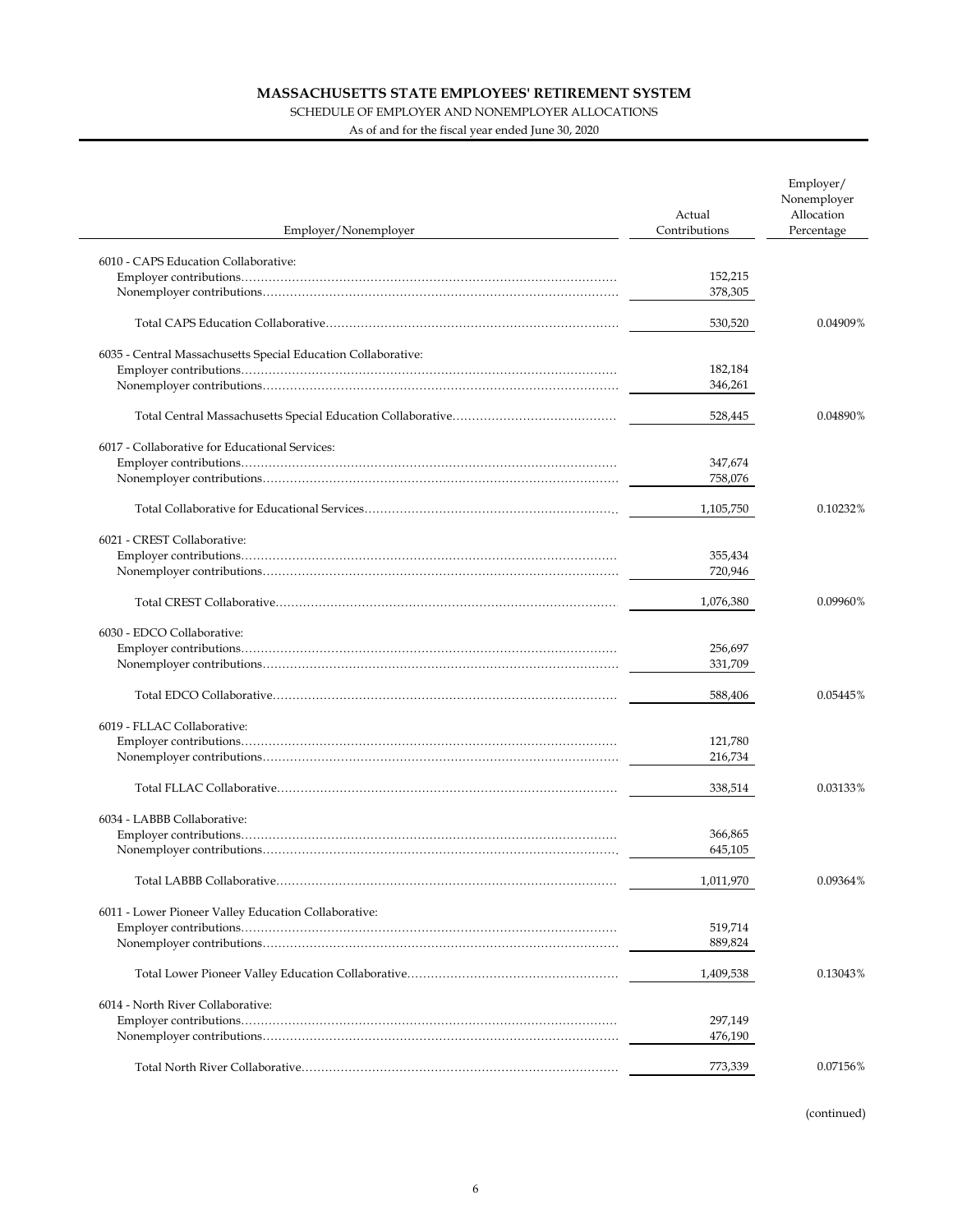### SCHEDULE OF EMPLOYER AND NONEMPLOYER ALLOCATIONS

As of and for the fiscal year ended June 30, 2020

| Employer/Nonemployer                                       | Actual<br>Contributions | Employer/<br>Nonemployer<br>Allocation<br>Percentage |
|------------------------------------------------------------|-------------------------|------------------------------------------------------|
| 6006 - North Shore Education Consortium:                   |                         |                                                      |
|                                                            | 310,464                 |                                                      |
|                                                            | 641,809                 |                                                      |
|                                                            |                         |                                                      |
|                                                            | 952,273                 | 0.08812%                                             |
| 6007 - Pilgrim Area Collaborative:                         |                         |                                                      |
|                                                            | 101,789                 |                                                      |
|                                                            | 187,465                 |                                                      |
|                                                            |                         |                                                      |
|                                                            | 289,254                 | 0.02677%                                             |
| 6031 - READS Collaborative:                                |                         |                                                      |
|                                                            | 156,738                 |                                                      |
|                                                            | 278,247                 |                                                      |
|                                                            |                         | 0.04025%                                             |
|                                                            | 434,985                 |                                                      |
| 6033 - SEEMS Collaborative:                                |                         |                                                      |
|                                                            | 332,652                 |                                                      |
|                                                            | 773,790                 |                                                      |
|                                                            | 1,106,442               | 0.10239%                                             |
| 6009 - Shore Education Consortium:                         |                         |                                                      |
|                                                            | 531,012                 |                                                      |
|                                                            | 903,924                 |                                                      |
|                                                            | 1,434,936               | 0.13278%                                             |
|                                                            |                         |                                                      |
| 6015 - South Coast Education Collaborative:                |                         |                                                      |
|                                                            | 319,689                 |                                                      |
|                                                            | 568,287                 |                                                      |
|                                                            | 887,976                 | 0.08217%                                             |
| 6001 - South Shore Education Collaborative:                |                         |                                                      |
|                                                            | 368,214                 |                                                      |
|                                                            | 572,964                 |                                                      |
|                                                            | 941,178                 | 0.08709%                                             |
| 6003 - Southeastern Massachusetts Education Collaborative: |                         |                                                      |
|                                                            | 308,922                 |                                                      |
|                                                            | 562,524                 |                                                      |
|                                                            |                         |                                                      |
|                                                            | 871,446                 | 0.08064%                                             |
| 6002 - Southern Worcester County Education Collaborative:  |                         |                                                      |
|                                                            | 117,430                 |                                                      |
|                                                            | 195,880                 |                                                      |
|                                                            |                         |                                                      |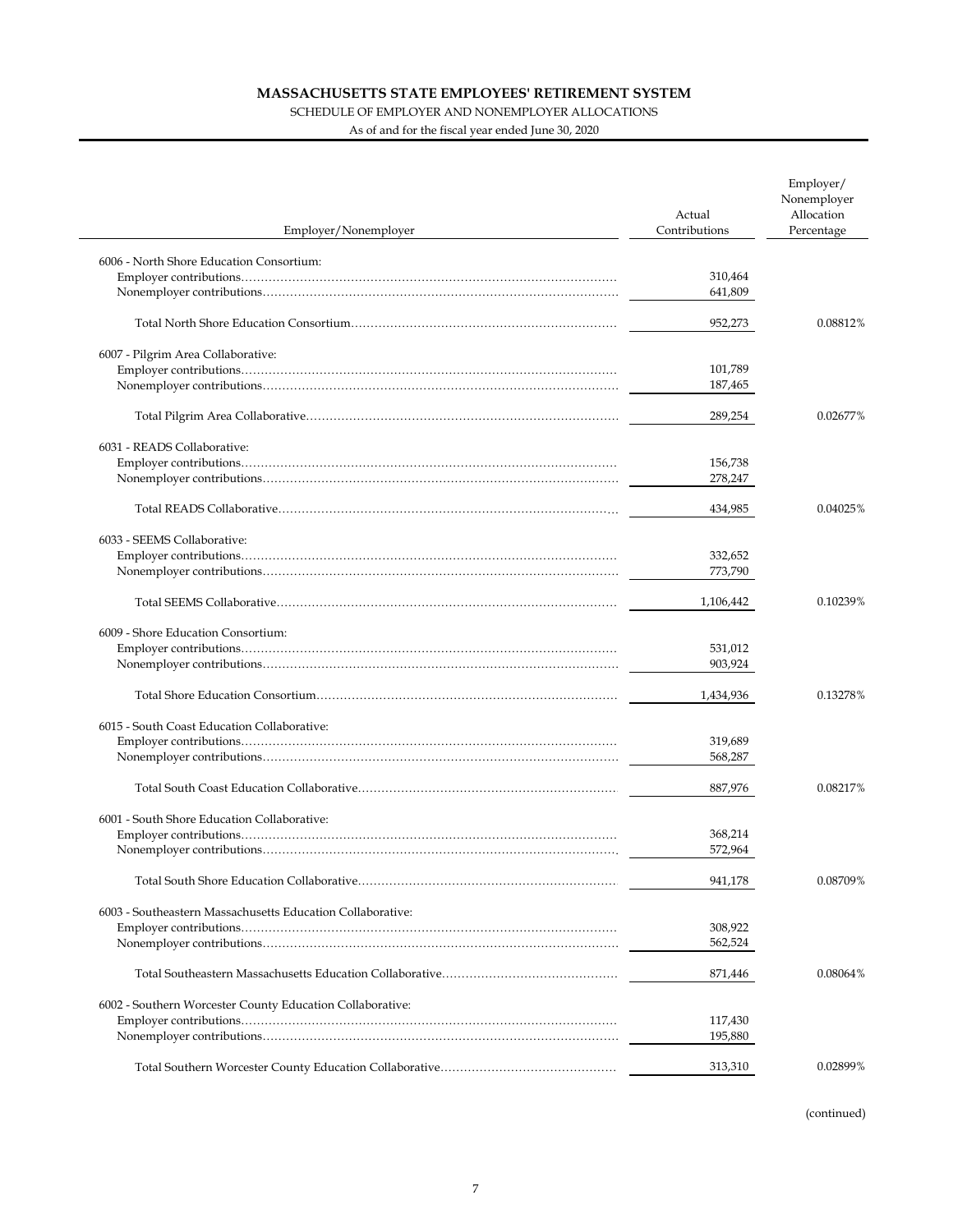### SCHEDULE OF EMPLOYER AND NONEMPLOYER ALLOCATIONS

As of and for the fiscal year ended June 30, 2020

| Employer/Nonemployer                                                | Actual<br>Contributions | Employer/<br>Nonemployer<br>Allocation<br>Percentage |
|---------------------------------------------------------------------|-------------------------|------------------------------------------------------|
|                                                                     |                         |                                                      |
| 6027 - The Educational Co-Op:                                       | 101,005<br>191,826      |                                                      |
|                                                                     | 292,831                 | 0.02710%                                             |
| 6020 - Valley Collaborative:                                        |                         |                                                      |
|                                                                     | 323,920                 |                                                      |
|                                                                     | 611,699                 |                                                      |
|                                                                     | 935,619                 | 0.08658%                                             |
| Special Funding Situations (Other than Educational Collaboratives): |                         |                                                      |
| 8150 - Berkshire Regional Planning Commission:                      |                         |                                                      |
|                                                                     |                         |                                                      |
|                                                                     | 270,686                 |                                                      |
|                                                                     | 270,686                 | 0.02505%                                             |
| 8250 - Devens Enterprise Commission:                                |                         |                                                      |
|                                                                     |                         |                                                      |
|                                                                     | 52,195                  |                                                      |
|                                                                     | 52,195                  | 0.00483%                                             |
| 6037 - Franklin Regional Council of Governments:                    |                         |                                                      |
|                                                                     |                         |                                                      |
|                                                                     | 495,703                 |                                                      |
|                                                                     | 495,703                 | 0.04587%                                             |
| 8210 - Massachusetts Development Finance Agency:                    |                         |                                                      |
|                                                                     |                         |                                                      |
|                                                                     | 299,674                 |                                                      |
|                                                                     | 299,674                 | 0.02773%                                             |
| 6200 - Massachusetts Healthcare Connector Authority:                |                         |                                                      |
|                                                                     |                         |                                                      |
|                                                                     | 1,361,833               |                                                      |
|                                                                     | 1,361,833               | 0.12602%                                             |
| 8211 - Massachusetts Life Sciences Center:                          |                         |                                                      |
|                                                                     |                         |                                                      |
|                                                                     | 57,173                  |                                                      |
|                                                                     | 57,173                  | 0.00529%                                             |
| 6100 - Massachusetts PRIM Board:                                    |                         |                                                      |
|                                                                     |                         |                                                      |
|                                                                     | 1,153,627               |                                                      |
|                                                                     | 1,153,627               | 0.10675%                                             |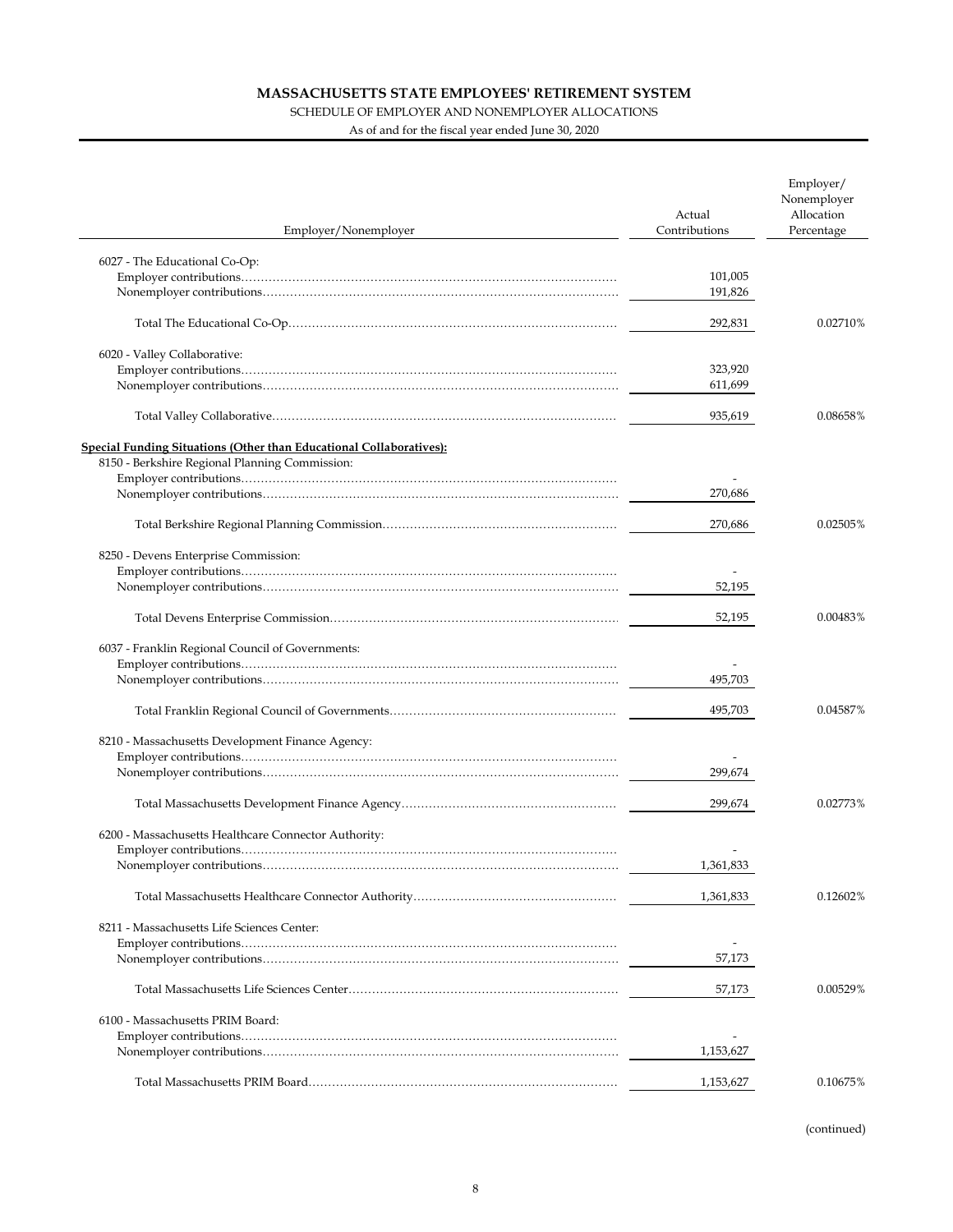### SCHEDULE OF EMPLOYER AND NONEMPLOYER ALLOCATIONS

As of and for the fiscal year ended June 30, 2020

| Employer/Nonemployer                            | Actual<br>Contributions | Employer/<br>Nonemployer<br>Allocation<br>Percentage |
|-------------------------------------------------|-------------------------|------------------------------------------------------|
| 6060 - Massachusetts School Building Authority: |                         |                                                      |
|                                                 |                         |                                                      |
|                                                 | 1,152,295               |                                                      |
|                                                 | 1,152,295               | 0.10663%                                             |
| 1080 - Massachusetts Water Resources Authority: |                         |                                                      |
|                                                 |                         |                                                      |
|                                                 | 727,372                 |                                                      |
|                                                 | 727,372                 | 0.06731%                                             |
| 8050 - Metropolitan Area Planning Commission:   |                         |                                                      |
|                                                 |                         |                                                      |
|                                                 | 1,963,371               |                                                      |
|                                                 | 1,963,371               | 0.18168%                                             |
|                                                 | 1,080,650,902           | 100.00000%                                           |

See accompanying notes to schedule of employer and nonemployer allocations and schedule of pension amounts by employer and nonemployer.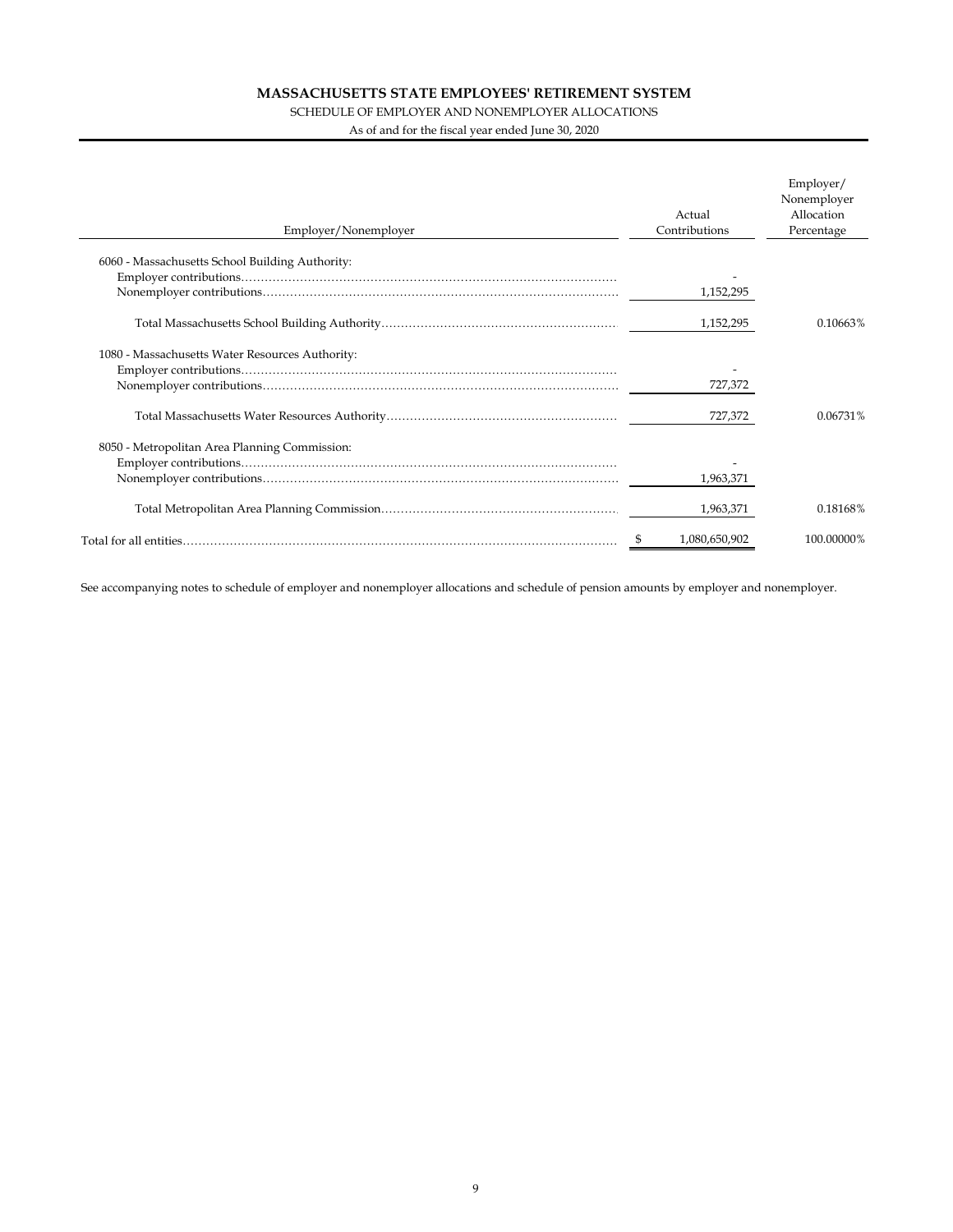**MASSACHUSETTS STATE EMPLOYEES' RETIREMENT SYSTEM** SCHEDULE OF PENSION AMOUNTS BY EMPLOYER AND NONEMPLOYER

As of and for the fiscal year ended June 30, 2020

|                                                                                                                               |                             |                                                                |                                                                                                          | Deferred Outflows of Resources |                          |                                               | Deferred Inflows of Resources                                  |                            | Pension Expense                              |                                                      |                                                                             |                               |
|-------------------------------------------------------------------------------------------------------------------------------|-----------------------------|----------------------------------------------------------------|----------------------------------------------------------------------------------------------------------|--------------------------------|--------------------------|-----------------------------------------------|----------------------------------------------------------------|----------------------------|----------------------------------------------|------------------------------------------------------|-----------------------------------------------------------------------------|-------------------------------|
| Employer/Nonemployer                                                                                                          | Net<br>Pension<br>Liability | Differences<br>Between<br>Expected<br>and Actual<br>Experience | Net Differences<br>Between Projected<br>and Actual Investment<br>Earnings on Pension<br>Plan Investments | Changes of<br>Assumptions      | Changes in<br>Proportion | Total<br>Deferred<br>Outflows of<br>Resources | Differences<br>Between<br>Expected<br>and Actual<br>Experience | Changes in<br>Proportion   | Total<br>Deferred<br>Inflows of<br>Resources | Proportionate<br>Share of Plan<br>Pension<br>Expense | Net Amortization<br>of Deferred<br>Amounts from<br>Changes in<br>Proportion | Total<br>Pension Expense      |
| <b>Non Special Funding Situations:</b>                                                                                        |                             |                                                                |                                                                                                          |                                |                          |                                               |                                                                |                            |                                              |                                                      |                                                                             |                               |
| Employer:                                                                                                                     | 15,746,785,526              | \$ 501,039,586                                                 | - \$<br>865,607,622                                                                                      | 892,819,495<br>$\mathbb{S}$    | -S<br>11,892,121         | -S<br>2,271,358,824                           | \$<br>101,893,442                                              | -S<br>38,380,901           | 140,274,343<br>-S                            | \$2,216,773,368                                      | - \$<br>2,088,251                                                           | 2,218,861,619<br>-S           |
| 6070 - Massachusetts State College Building Authority                                                                         | 4,302,195                   | 136,890                                                        | 236,494                                                                                                  | 243,928                        | 165,908                  | 783,220                                       | 27,838                                                         | 536,190                    | 564,028                                      | 605,647                                              | (64, 813)                                                                   | 540,834                       |
| 6090 - Massachusetts Convention Center Authority                                                                              | 50,043,618                  | 1,592,314                                                      | 2,750,919                                                                                                | 2,837,399                      | 478,986                  | 7,659,618                                     | 323,820                                                        | 1,785,147                  | 2,108,967                                    | 7,044,953                                            | (820, 552)                                                                  | 6,224,401                     |
| 9045 - Massachusetts Department of Transportation                                                                             | 799,296,611                 | 25,432,444                                                     | 43,937,681                                                                                               | 45,318,938                     | 42,773,592               | 157,462,655                                   | 5,172,045                                                      | 19,439,946                 | 24,611,991                                   | 112,521,977                                          | (4,623,391)                                                                 | 107,898,586                   |
| 8060 - Assabet Valley Regional Vocational School District                                                                     | 9,314,512                   | 296,374                                                        | 512,023                                                                                                  | 528,119                        | 460,757                  | 1,797,273                                     | 60,272                                                         | 191,500                    | 251,772                                      | 1,311,262                                            | 270,866                                                                     | 1,582,128                     |
| 8100 - Blackstone Valley Regional Vocational School District                                                                  | 9,958,428                   | 316,863                                                        | 547,419                                                                                                  | 564,628                        | 154,255                  | 1,583,165                                     | 64,438                                                         | 213,669                    | 278,107                                      | 1,401,910                                            | (44, 957)                                                                   | 1,356,953                     |
| 8080 - Bristol/Plymouth Regional Vocational Technical School District                                                         | 6,020,154                   | 191,552                                                        | 330,930                                                                                                  | 341,334                        | 285,368                  | 1,149,184                                     | 38,955                                                         | 286,227                    | 325,182                                      | 847,495                                              | 29,861                                                                      | 877,356                       |
| 8160 - Central Massachusetts Regional Planning Commission                                                                     | 5,297,171                   | 168,548                                                        | 291,188                                                                                                  | 300,342                        | 517,314                  | 1,277,392                                     | 34,277                                                         | 34,086                     | 68,363                                       | 745,716                                              | 236,629                                                                     | 982,345                       |
| 8010 - Montachusett Regional Planning Commission                                                                              | 3,002,027<br>2,784,939      | 95,520<br>88,613                                               | 165,023<br>153,089                                                                                       | 170,211<br>157,902             | 15,480<br>325,732        | 446,234<br>725,336                            | 19,425<br>18,021                                               | 154,625<br>321,946         | 174,050<br>339,967                           | 422,614<br>392,053                                   | (46, 720)<br>9,580                                                          | 375,894<br>401,633            |
| 8090 - Montachusett Regional Vocational Technical School District                                                             | 10,155,940                  | 323,147                                                        | 558,276                                                                                                  | 575,827                        | 70,551                   | 1,527,801                                     | 65,717                                                         | 505,869                    | 571,586                                      | 1,429,715                                            | (161, 111)                                                                  | 1,268,604                     |
|                                                                                                                               | 11,040,077                  | 351,279                                                        | 606,878                                                                                                  | 625,956                        | 73,039                   | 1,657,152                                     | 71,438                                                         | 319,631                    | 391,069                                      | 1,554,181                                            | (326, 444)                                                                  | 1,227,737                     |
| 8040 - North Middlesex Council of Governments                                                                                 | 2,497,244                   | 79,459                                                         | 137,275                                                                                                  | 141,590                        | 46,768                   | 405,092                                       | 16,159                                                         | 90.494                     | 106,653                                      | 351,553                                              | (26, 508)                                                                   | 325,045                       |
| 8030 - Northeast Metro Regional Vocational Technical School District                                                          | 8,054,507                   | 256,283                                                        | 442,760                                                                                                  | 456,679                        | 127,432                  | 1,283,154                                     | 52,119                                                         | 223,223                    | 275,342                                      | 1,133,883                                            | (126, 488)                                                                  | 1,007,395                     |
|                                                                                                                               | 3,387,557                   | 107,787                                                        | 186,215                                                                                                  | 192,070                        | 143,831                  | 629,903                                       | 21,920                                                         | 69,927                     | 91,847                                       | 476,888                                              | 11,788                                                                      | 488,676                       |
| 8180 - Old Colony Regional Vocational Technical School District                                                               | 3,670,473                   | 116,789                                                        | 201,767                                                                                                  | 208,110                        | 362,107                  | 888,773                                       | 23,751                                                         | 607,659                    | 631,410                                      | 516,715                                              | (52, 644)                                                                   | 464,071                       |
|                                                                                                                               | 8,398,383                   | 267,224                                                        | 461,663                                                                                                  | 476,176                        | 329,577                  | 1,534,640                                     | 54,344                                                         | 90,420                     | 144,764                                      | 1,182,293                                            | 68,721                                                                      | 1,251,014                     |
| 8140 - Southeastern Regional Planning & Economic Development District                                                         | 4,658,622                   | 148,230                                                        | 256,086                                                                                                  | 264,137                        | 202,124                  | 870,577                                       | 30,145                                                         | 109,743                    | 139,888                                      | 655,823                                              | (6,997)                                                                     | 648,826                       |
|                                                                                                                               | 14,725,649<br>6,676,136     | 468,549<br>212.425                                             | 809,475<br>366,990                                                                                       | 834,923<br>378,527             | 703,146<br>129.620       | 2,816,093<br>1,087,562                        | 95,286<br>43,200                                               | 1,809,489<br>48,660        | 1,904,775<br>91,860                          | 2,073,022<br>939,841                                 | (415, 332)<br>177,048                                                       | 1,657,690<br>1,116,889        |
| 8200 - Tri-County Regional Vocational Technical School District<br>8190 - Upper Blackstone Water Pollution Abatement District | 11.234.954                  | 357,480                                                        | 617,590                                                                                                  | 637,005                        | 238,663                  | 1.850.738                                     | 72,699                                                         | 106,664                    | 179,363                                      | 1,581,615                                            | 59,007                                                                      | 1,640,622                     |
| 8130 - Upper Cape Cod Regional Vocational Technical School District                                                           | 6,675,517                   | 212,405                                                        | 366,956                                                                                                  | 378,492                        | 581,712                  | 1,539,565                                     | 43,196                                                         | 81,561                     | 124,757                                      | 939,754                                              | 108,254                                                                     | 1,048,008                     |
| <b>Special Funding Situations:</b>                                                                                            |                             |                                                                |                                                                                                          |                                |                          |                                               |                                                                |                            |                                              |                                                      |                                                                             |                               |
| Nonemployer (Commonwealth) attributable to:                                                                                   |                             |                                                                |                                                                                                          |                                |                          |                                               |                                                                |                            |                                              |                                                      |                                                                             |                               |
|                                                                                                                               | 17,591,212                  |                                                                |                                                                                                          |                                |                          |                                               |                                                                |                            |                                              | 2,476,425                                            | 149.662                                                                     | 2,626,087                     |
|                                                                                                                               | 4.655.414                   |                                                                |                                                                                                          |                                |                          |                                               |                                                                |                            |                                              | 655,372                                              | 39,607                                                                      | 694,979                       |
|                                                                                                                               | 10,352,246                  |                                                                |                                                                                                          |                                |                          |                                               |                                                                |                            |                                              | 1,457,350                                            | 88.074                                                                      | 1,545,424                     |
|                                                                                                                               | 13.491.119                  |                                                                |                                                                                                          |                                |                          |                                               |                                                                |                            |                                              | 1.899.229                                            | 114,779                                                                     | 2,014,008                     |
|                                                                                                                               | 12.785.584                  |                                                                |                                                                                                          |                                |                          |                                               |                                                                |                            |                                              | 1,799,907                                            | 108,777                                                                     | 1,908,684                     |
|                                                                                                                               | 8,423,167                   |                                                                |                                                                                                          |                                |                          |                                               |                                                                |                            |                                              | 1,185,782                                            | 71.662                                                                      | 1,257,444                     |
| 6035 - Central Massachusetts Special Education Collaborative                                                                  | 8,390,222<br>17,556,203     |                                                                |                                                                                                          |                                |                          |                                               |                                                                |                            |                                              | 1,181,144<br>2,471,496                               | 71,382<br>149,364                                                           | 1,252,526<br>2,620,860        |
|                                                                                                                               | 17,089,890                  |                                                                |                                                                                                          |                                |                          |                                               |                                                                |                            |                                              | 2,405,851                                            | 145,397                                                                     | 2,551,248                     |
|                                                                                                                               | 9,342,234                   |                                                                |                                                                                                          |                                |                          |                                               |                                                                |                            |                                              | 1,315,165                                            | 79,481                                                                      | 1,394,646                     |
|                                                                                                                               | 5,374,651                   |                                                                |                                                                                                          |                                |                          |                                               |                                                                |                            |                                              | 756,623                                              | 45,726                                                                      | 802,349                       |
|                                                                                                                               | 16,067,240                  |                                                                |                                                                                                          |                                |                          |                                               |                                                                |                            |                                              | 2,261,886                                            | 136,696                                                                     | 2,398,582                     |
| 6011 - Lower Pioneer Valley Education Collaborative                                                                           | 22,379,503                  |                                                                |                                                                                                          |                                |                          |                                               |                                                                |                            |                                              | 3,150,502                                            | 190,399                                                                     | 3,340,901                     |
|                                                                                                                               | 12,278,450                  |                                                                |                                                                                                          |                                |                          |                                               |                                                                |                            |                                              | 1,728,514                                            | 104,462                                                                     | 1,832,976                     |
|                                                                                                                               | 15,119,420                  |                                                                |                                                                                                          |                                |                          |                                               |                                                                |                            |                                              | 2,128,455                                            | 128,632                                                                     | 2,257,087                     |
|                                                                                                                               | 4,592,541                   |                                                                |                                                                                                          |                                |                          |                                               |                                                                |                            |                                              | 646,521                                              | 39,072                                                                      | 685,593                       |
|                                                                                                                               | 6,906,340                   |                                                                |                                                                                                          |                                |                          |                                               |                                                                |                            |                                              | 972,249                                              | 58,757                                                                      | 1,031,006                     |
|                                                                                                                               | 17,567,190<br>22,782,752    |                                                                |                                                                                                          |                                |                          |                                               |                                                                |                            |                                              | 2,473,043<br>3,207,270                               | 149,457<br>193,830                                                          | 2,622,500<br>3,401,100        |
|                                                                                                                               | 14,098,564                  |                                                                |                                                                                                          |                                |                          |                                               |                                                                |                            |                                              | 1,984,743                                            | 119,947                                                                     | 2,104,690                     |
|                                                                                                                               | 14,943,262                  |                                                                |                                                                                                          |                                |                          |                                               |                                                                |                            |                                              | 2,103,656                                            | 127,134                                                                     | 2,230,790                     |
| 6003 - Southeastern Massachusetts Education Collaborative                                                                     | 13,836,114                  |                                                                |                                                                                                          |                                |                          |                                               |                                                                |                            |                                              | 1,947,796                                            | 117,714                                                                     | 2,065,510                     |
| 6002 - Southern Worcester County Education Collaborative                                                                      | 4,974,482                   |                                                                |                                                                                                          |                                |                          |                                               |                                                                |                            |                                              | 700,289                                              | 42,322                                                                      | 742,611                       |
|                                                                                                                               | 4,649,334                   |                                                                |                                                                                                          |                                |                          |                                               |                                                                |                            |                                              | 654,516                                              | 39,555                                                                      | 694,071                       |
|                                                                                                                               | 14,855,001                  |                                                                |                                                                                                          |                                |                          |                                               |                                                                |                            |                                              | 2,091,231                                            | 126,383                                                                     | 2,217,614                     |
|                                                                                                                               | 4,297,733                   |                                                                |                                                                                                          |                                |                          |                                               |                                                                |                            |                                              | 605,019                                              | 36,564                                                                      | 641,583                       |
|                                                                                                                               | 828,710                     |                                                                |                                                                                                          |                                |                          |                                               |                                                                |                            |                                              | 116,663                                              | 7,050                                                                       | 123,713                       |
| 6037 - Franklin Regional Council of Governments<br>8210 - Massachusetts Development Finance Agency                            | 7,870,371<br>4,757,981      |                                                                |                                                                                                          |                                |                          |                                               |                                                                |                            |                                              | 1,107,961<br>669,811                                 | 66,959<br>40,480                                                            | 1,174,920<br>710,291          |
| 6200 - Massachusetts Healthcare Connector Authority                                                                           | 21,622,082                  |                                                                |                                                                                                          |                                |                          |                                               |                                                                |                            |                                              | 3,043,876                                            | 183,955                                                                     | 3,227,831                     |
|                                                                                                                               | 907,747                     |                                                                |                                                                                                          |                                |                          |                                               |                                                                |                            |                                              | 127,789                                              | 7,723                                                                       | 135,512                       |
|                                                                                                                               | 18,316,355                  |                                                                |                                                                                                          |                                |                          |                                               |                                                                |                            |                                              | 2,578,508                                            | 155,831                                                                     | 2,734,339                     |
| 6060 - Massachusetts School Building Authority                                                                                | 18,295,207                  |                                                                |                                                                                                          |                                |                          |                                               |                                                                |                            |                                              | 2,575,531                                            | 155,651                                                                     | 2,731,182                     |
| 1080 - Massachusetts Water Resources Authority                                                                                | 11,548,624                  |                                                                |                                                                                                          |                                |                          |                                               |                                                                |                            |                                              | 1,625,772                                            | 98,253                                                                      | 1,724,025                     |
|                                                                                                                               | 31,172,815                  |                                                                |                                                                                                          |                                |                          |                                               |                                                                |                            |                                              | 4,388,392                                            | 265,211                                                                     | 4,653,603                     |
| Total nonemployer (Commonwealth of Massachusetts)                                                                             | 429,719,760                 | 13,673,056                                                     | 23,621,881                                                                                               | 24,364,478                     | 24,174,684               | 85,834,099                                    | 2,780,607                                                      | 18,845,190                 | 21,625,797                                   | 60,494,337                                           | 3,655,952                                                                   | 64,150,289                    |
| Totals.                                                                                                                       | \$17,157,700,000            | \$ 545,932,817                                                 | 943,166,200<br>$\sim$                                                                                    | $\mathcal{L}$<br>972,816,266   | \$ 84,252,767            | \$ 2,546,168,050                              | \$ 111,023,111                                                 | 84,252,767<br>$\mathbf{s}$ | \$195,275,878                                | \$2,415,396,615                                      | $\sim$                                                                      | 2,415,396,615<br>$\mathbf{S}$ |

See accompanying notes to schedule of employer and nonemployer allocations and schedule of pension amounts by employer and nonemployer.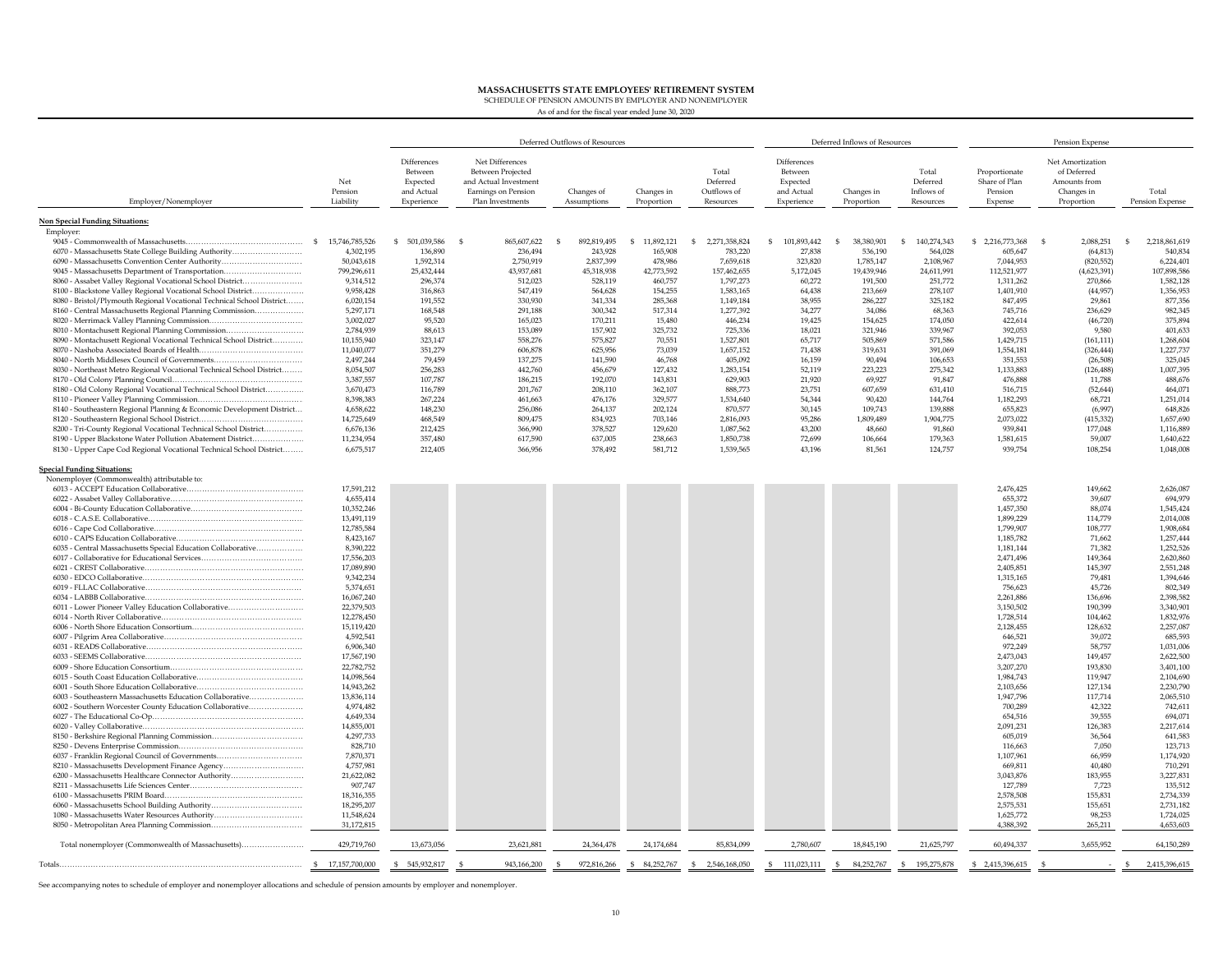### **NOTE 1 – PLAN DESCRIPTION**

The Massachusetts State Employees' Retirement System (MSERS) is a public employee retirement system (PERS), that administers a cost-sharing, multiple employer defined benefit pension plan as defined by Governmental Accounting Standards Board (GASB) Statement No. 67, *Financial Reporting for Pension Plans*, covering substantially all employees of the Commonwealth and certain employees of independent authorities and agencies. The former Massachusetts Turnpike Authority (MTA) employees and retirees became members of MSERS upon the creation of the Massachusetts Department of Transportation (MassDOT). Other employees who transferred to MassDOT have been, and remain, members of MSERS. The assets and liabilities of the former MTA have been transferred to MSERS. MSERS is reported as a pension trust fund in the Commonwealth's Comprehensive Annual Financial Report and does not issue a stand-alone audited financial report.

Management of MSERS is vested in the Massachusetts State Retirement Board (the MSRB) which consists of five members–two elected by current and active MSERS members, one who is appointed by the State Treasurer, the State Treasurer, who serves as ex-officio and is the Chair of the MSRB, and one by the remaining members of the MSRB.

*Benefits provided***.** MSERS provides retirement, disability, survivor and death benefits to members and their beneficiaries. Massachusetts General Laws (MGL) establishes uniform benefit and contribution requirements for all contributory PERS. These requirements provide for superannuation retirement allowance benefits up to a maximum of 80% of a member's highest three-year average annual rate of regular compensation. For employees hired after April 1, 2012, retirement allowances are calculated on the basis of the last five years or any five consecutive years, whichever is greater in terms of compensation. Benefit payments are based upon a member's age, length of creditable service, group creditable service, and group classification. The authority for amending these provisions rests with the Legislature.

Members become vested after ten years of creditable service. A superannuation retirement allowance may be received upon the completion of twenty years of creditable service or upon reaching the age of 55 with ten years of service. Normal retirement for most employees occurs at age 65; for certain hazardous duty and public safety positions, normal retirement is at age 55. Most employees who joined the system after April 1, 2012 cannot retire prior to age 60.

The MSERS' funding policies have been established by Chapter 32 of the MGL. The Legislature has the authority to amend these policies. The annuity portion of the MSERS retirement allowance is funded by employees, who contribute a percentage of their regular compensation. Costs of administering the plan are funded out of plan assets.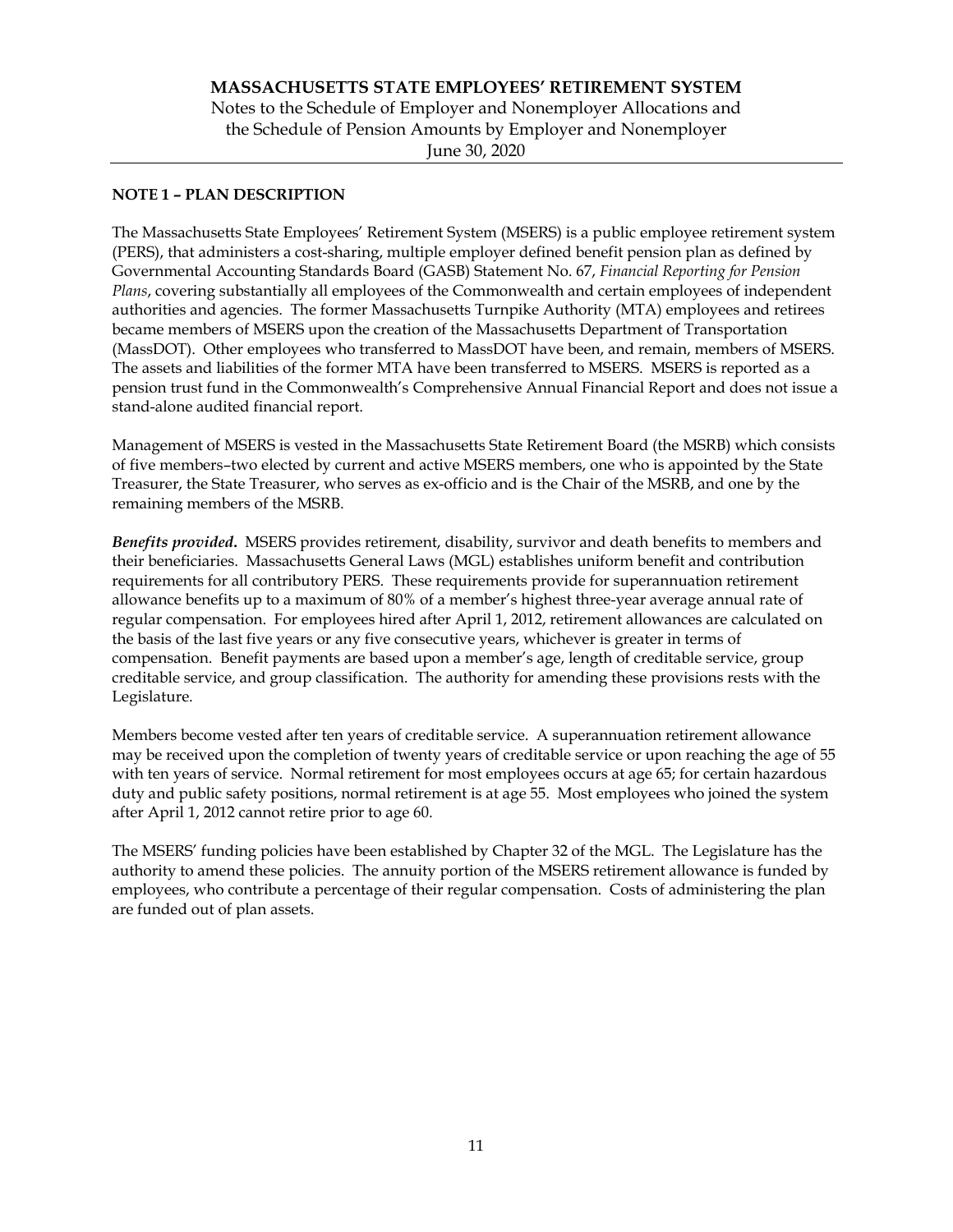Notes to the Schedule of Employer and Nonemployer Allocations and the Schedule of Pension Amounts by Employer and Nonemployer

June 30, 2020

Member contributions for MSERS vary depending on the most recent date of membership:

| Hire Date             | % of Compensation                                               |  |  |  |
|-----------------------|-----------------------------------------------------------------|--|--|--|
|                       |                                                                 |  |  |  |
|                       | 5% of regular compensation                                      |  |  |  |
|                       | 7% of regular compensation                                      |  |  |  |
| 1984 to $6/30/1996$   | 8% of regular compensation                                      |  |  |  |
| $7/1/1996$ to present | 9% of regular compensation except for State Police which is 12% |  |  |  |
|                       | of regular compensation                                         |  |  |  |
|                       | An additional 2% of regular compensation in excess of \$30,000  |  |  |  |

In addition, members of Group 1 who join the system on or after April 2, 2012 will have their withholding rate reduced to 6% after achieving 30 years of creditable service.

# **NOTE 2 – BASIS OF PRESENTATION**

The schedule of employer and nonemployer allocations and schedule of pension amounts by employer and nonemployer (the Schedules) present amounts that are elements of the financial statements of the MSERS or of its participating employers and nonemployers. Accordingly, they do not purport to be a complete presentation of the financial position or changes in financial position of the MSERS or its participating employers and nonemployers. The amounts presented in the Schedules were prepared in accordance with U.S. generally accepted accounting principles. Such preparation requires management of the MSERS to make a number of estimates and assumptions related to the reported amounts. Actual results could differ from those estimates.

The schedule of employer and nonemployer allocations are based on actual contributions adjusted for any nonemployer contributions.

The MGLs governing employer contribution requirements to MSERS are varied and vary among employers to such an extent that there is no uniform contribution method. Consequently, MSERS developed an effective contribution methodology which allocates total actual contributions amongst the employers in a consistent manner (based on an employer's share of total covered payroll). Any differences between the effective contribution and an employer's actual contributions are considered a nonemployer contribution from the Commonwealth. According to MGL, certain nonemployer contributions are the legal responsibility of the Commonwealth and have accordingly been reflected on the schedule of employer and nonemployer allocations as special funding situations.

The schedule of pension amounts presents each employer in sufficient detail to permit each contributing employer as well as each employer considered to be in a special funding situation to derive the necessary information for the preparation of their individual financial statements.

For entities considered to be in a 100% special funding situation there is no net pension liability, deferred outflows, and deferred inflows recognized. However, the notes to the financial statements for these entities must disclose the portion of the nonemployer contributing entity's total proportionate share of the net pension liability as well its portion of pension expense as both revenue and pension expense.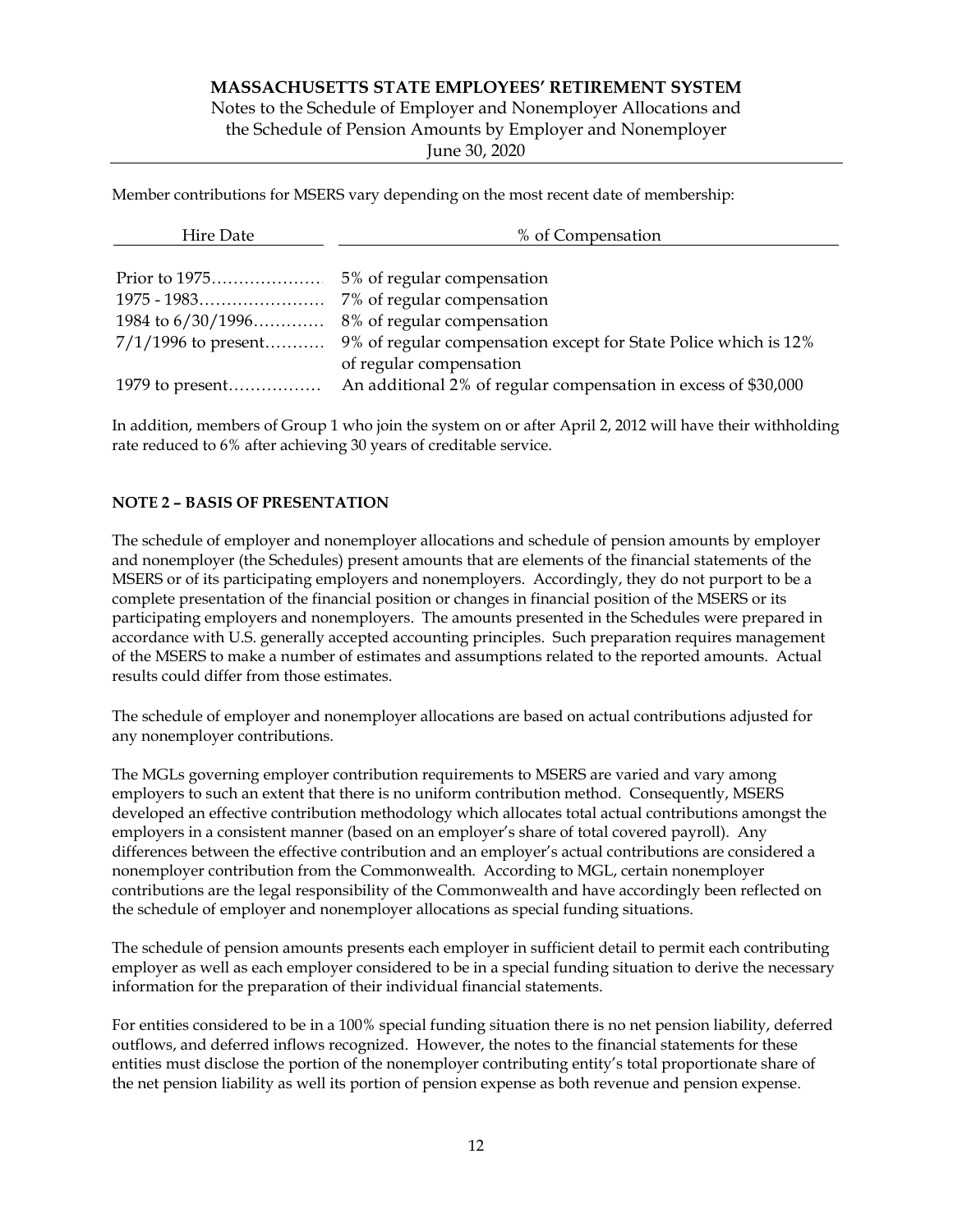# **MASSACHUSETTS STATE EMPLOYEES' RETIREMENT SYSTEM**  Notes to the Schedule of Employer and Nonemployer Allocations and the Schedule of Pension Amounts by Employer and Nonemployer June 30, 2020

The special funding situations created by MGL are described below.

# *Educational Collaboratives*

Collaboratives contribute amounts equal to the normal cost of employees' benefits at a rate established by the Public Employees' Retirement Administration Commission (PERAC), currently 5.6% of covered payroll. Legally, the collaboratives are only responsible for contributing the annual normal cost of their employees' benefits (i.e., the present value of the benefits earned by those employees in any given year) and are not legally responsible for the past service cost attributable to those employees or previously retired employees of the collaboratives. The Commonwealth as a nonemployer is legally responsible for the entire past service cost related to the collaboratives and therefore has a 100% special funding situation.

# *Other Special Funding Situations*

MGLs established certain entities whose employees are members of MSERS. However, MGL does not provide an employer funding mechanism for these entities. Consequently, the Commonwealth is considered the nonemployer contributor and is considered legally responsible to make all actuarially determined employer contributions on behalf of these entities. Therefore, these entities are also considered to be in a 100% special funding situation as defined by GASB.

### **NOTE 3 – COLLECTIVE NET PENSION LIABILITY**

Components of the collective net pension liability at June 30, 2020 are as follows (amounts in thousands):

|                                                             | \$45,725,000 |
|-------------------------------------------------------------|--------------|
| Less:                                                       |              |
|                                                             | 28,567,300   |
| Employers/nonemployers' net pension liability \$ 17,157,700 |              |
|                                                             |              |
| Plan fiduciary net position as a percentage                 | 62.48%       |
|                                                             |              |

### *Actuarial Assumptions*

The total pension liability for the June 30, 2020 measurement date was determined by an actuarial valuation as of January 1, 2019 rolled forward to June 30, 2020, using the following actuarial assumptions:

- 1. (a) 7.15% investment rate of return, (b) 3.50% interest rate credited to the annuity savings fund and (c) 3.00% cost of living increase on the first \$13,000 of allowance each year.
- 2. Salary increases are based on analyses of past experience but range from 4.00% to 9.00% depending on group and length of service.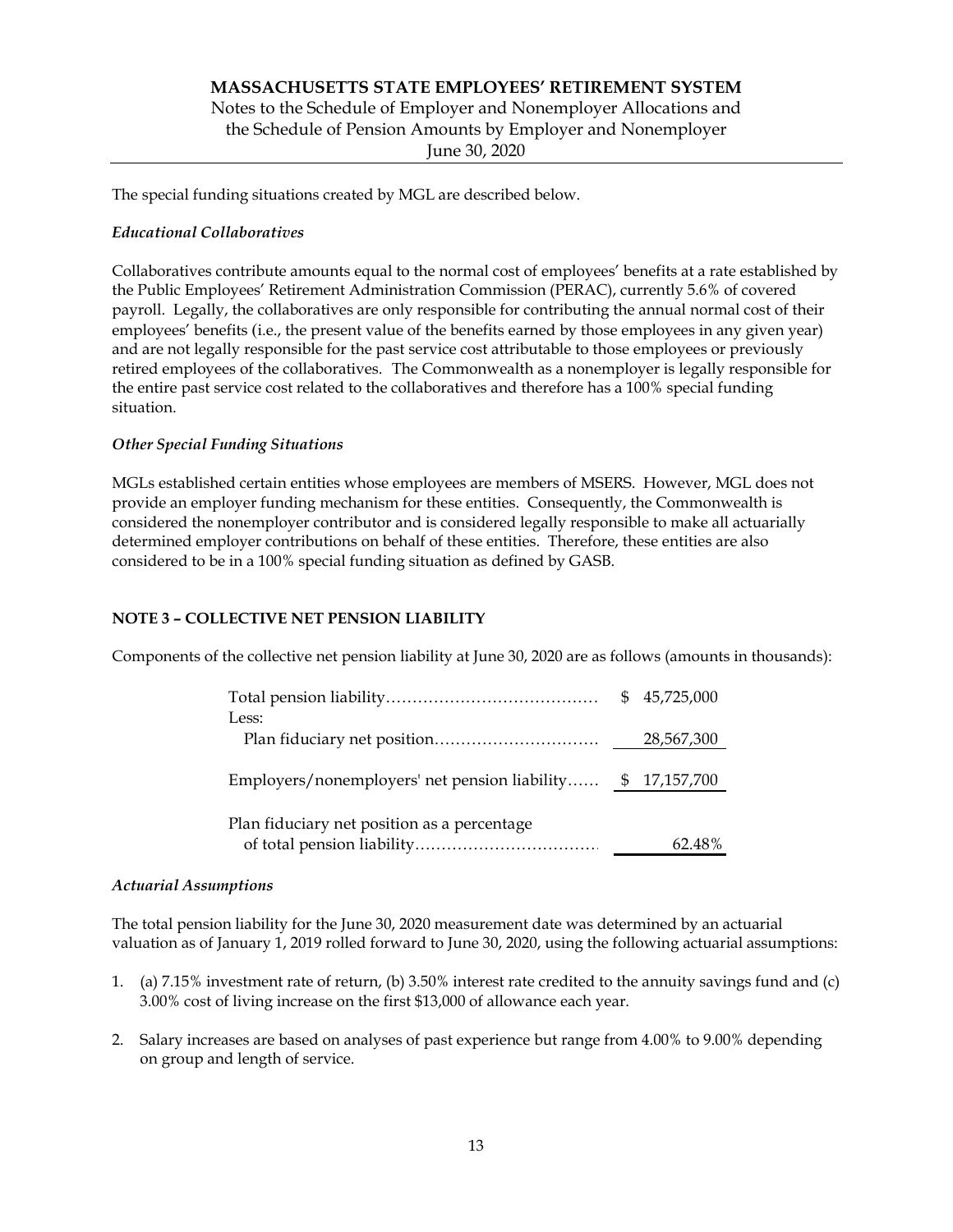- 3. Mortality rates were as follows:
	- Pre-retirement reflects RP-2014 Blue Collar Employees Table projected generationally with Scale MP-2016, set forward 1 year for females
	- Post-retirement reflects RP-2014 Blue Collar Healthy Annuitant Table projected generationally with Scale MP-2016, set forward 1 year for females
	- Disability the morality rate reflects the post-retirement mortality described above, set forward 1 year.
- 4. Experience studies were performed as follows:
	- Dated February 27, 2014 and encompasses the period January 1, 2006 to December 31, 2011, updated to reflect actual experience from 2012 through 2016 for post-retirement mortality.

Investment assets of MSERS are with the Pension Reserves Investment Trust (PRIT) Fund. The long-term expected rate of return on pension plan investments was determined using a building-block method in which best-estimate ranges of expected future rates of return are developed for each major asset class. These ranges are combined to produce the long-term expected rate of return by weighting the expected future rates of return by the target asset allocation percentage. Best estimates of geometric rates of return for each major asset class included in the PRIT Fund's target asset allocation as of June 30, 2020 are summarized in the following table:

|                                 |            | Long-Term            |
|---------------------------------|------------|----------------------|
|                                 | Target     | <b>Expected Real</b> |
| Asset Class                     | Allocation | Rate of Return       |
|                                 |            |                      |
| Global Equity                   | 39.0%      | 4.8%                 |
| Core Fixed Income               | 15.0%      | $0.7\%$              |
| Private Equity                  | 13.0%      | 8.2%                 |
| Portfolio Completion Strategies | 11.0%      | $3.2\%$              |
|                                 | 10.0%      | 3.5%                 |
| Value Added Fixed Income        | 8.0%       | 4.2%                 |
| Timberland/Natural Resources    | 4.0%       | 4.1%                 |
|                                 |            |                      |
|                                 | 100.0%     |                      |

### *Discount Rate*

The discount rate used to measure the total pension liability was 7.15%. The projection of cash flows used to determine the discount rate assumed that plan member contributions will be made at the current contribution rates and the Commonwealth's contributions will be made at rates equal to the difference between actuarially determined contribution rates and the member rates. Based on those assumptions, the net position was projected to be available to make all projected future benefit payments of current plan members. Therefore, the long-term expected rate of return on pension plan investments was applied to all periods of projected benefit payments to determine the total pension liability.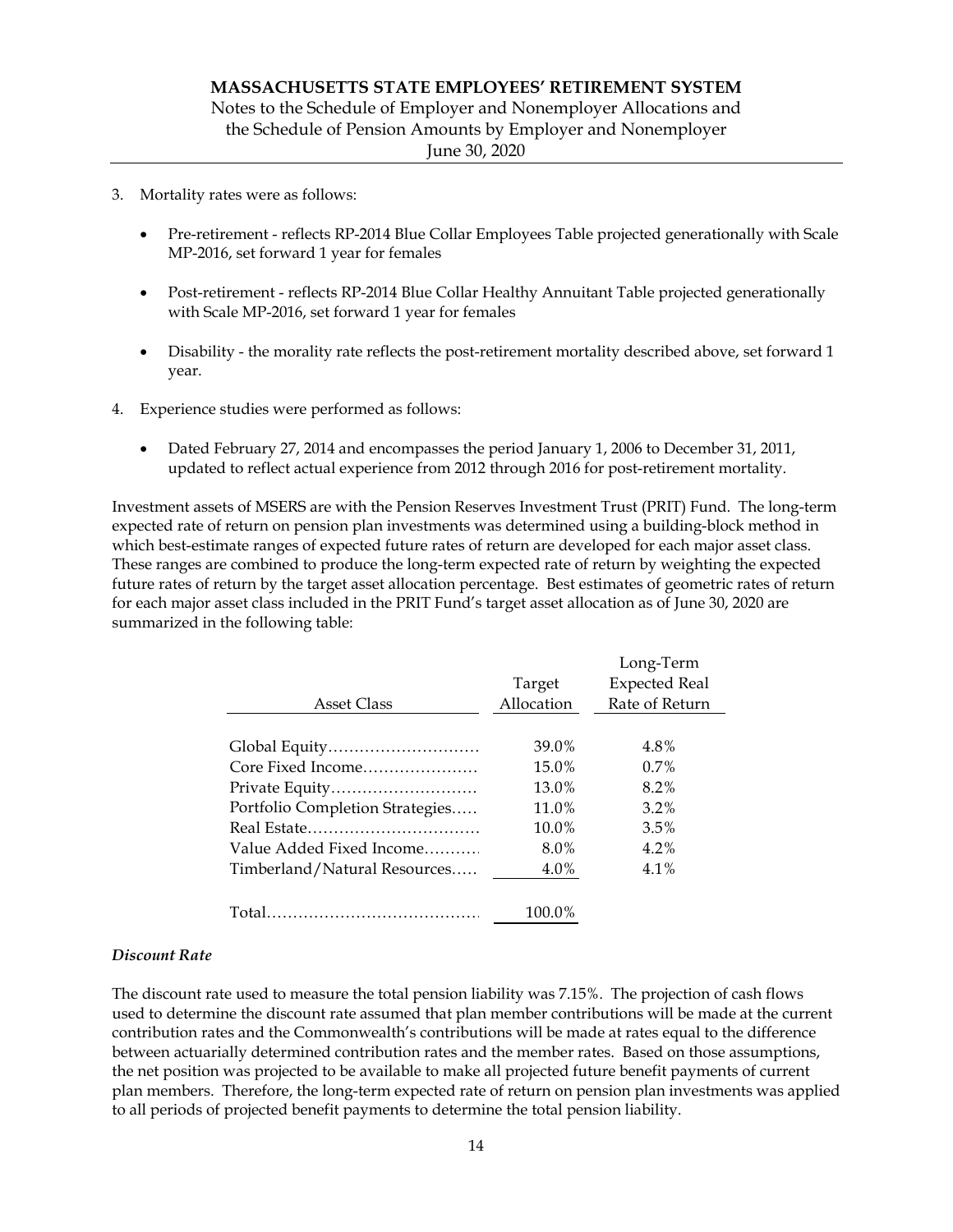# Notes to the Schedule of Employer and Nonemployer Allocations and the Schedule of Pension Amounts by Employer and Nonemployer

June 30, 2020

### *Sensitivity Analysis*

The following illustrates the sensitivity of the collective net pension liability to changes in the discount rate as of June 30, 2020. In particular, the table presents the MSERS collective net pension liability assuming it was calculated using a single discount rate that is one-percentage-point lower or onepercentage-point higher than the current discount rate (amounts in thousands):

| 1% Decrease |                           |  | Current Discount | 1% Increase |            |             |
|-------------|---------------------------|--|------------------|-------------|------------|-------------|
|             | to $6.15\%$<br>Rate 7.15% |  |                  |             |            | to $8.15\%$ |
|             |                           |  |                  |             |            |             |
|             | 22,606,331                |  | 17,157,700       |             | 12,679,351 |             |

# **NOTE 4 – DEFERRED OUTFLOWS AND INFLOWS OF RESOURCES**

The following table summarizes the changes in both deferred outflows and deferred inflows of resources excluding employer specific amounts (change in proportion) (amounts in thousands):

|                                        | Year of  | Amortization         | Balance        |             |                | Balance        |
|----------------------------------------|----------|----------------------|----------------|-------------|----------------|----------------|
|                                        | Deferral | Period               | Ju1y 1, 2019   | Additions   | Deletions      | June 30, 2020  |
| <b>Deferred Outflows of Resources:</b> |          |                      |                |             |                |                |
| Difference between expected            |          |                      |                |             |                |                |
| and actual experience                  | 2015     | 5.5 years            | \$<br>25,000   | \$          | (25,000)<br>S. | \$             |
|                                        | 2016     | 5.4 years            | 152,707        |             | (109, 075)     | 43,632         |
|                                        | 2018     | 5.3 years            | 63,514         |             | (19, 247)      | 44,267         |
|                                        | 2019     | 5.2 years            | 244,784        |             | (58, 282)      | 186,502        |
|                                        | 2020     | 5.2 years            |                | 336,183     | (64, 651)      | 271,532        |
|                                        |          |                      | 486,005        | 336,183     | (276, 255)     | 545,933        |
| Net difference between projected       |          |                      |                |             |                |                |
| and actual earnings on plan            |          |                      |                |             |                |                |
| investments                            | 2016     | 5 years              | 268,926        |             | (268, 926)     |                |
|                                        | 2017     | 5 years              | (493, 255)     |             | 246,628        | (246, 627)     |
|                                        | 2018     | 5 years              | (346, 325)     |             | 115,441        | (230, 884)     |
|                                        | 2019     | 5 years              | 352,365        |             | (88,091)       | 264,274        |
|                                        | 2020     | 5 years              |                | 1,445,504   | (289, 101)     | 1,156,403      |
|                                        |          |                      | (218, 289)     | 1,445,504   | (284, 049)     | 943,166        |
| Change of assumptions                  | 2015     | 5.5 years            | 211,819        |             | (211, 819)     |                |
|                                        | 2017     | 5.4 years            | 135,111        |             | (56, 296)      | 78,815         |
|                                        | 2018     | 5.3 years            | 387,283        |             | (117, 358)     | 269,925        |
|                                        | 2019     | 5.2 years            | 350,538        |             | (83, 462)      | 267,076        |
|                                        | 2020     | 5.2 years            |                | 442,000     | (85,000)       | 357,000        |
|                                        |          |                      | 1,084,751      | 442,000     | (553, 935)     | 972,816        |
|                                        |          |                      | \$1,352,467    | \$2,223,687 | \$(1,114,239)  | 2,461,915<br>S |
|                                        |          | Voor of Amortization | <b>Balance</b> |             |                | <b>Balance</b> |

|                                       | Year of  | Amortization | <b>Balance</b>  |           |           | Balance       |
|---------------------------------------|----------|--------------|-----------------|-----------|-----------|---------------|
|                                       | Deferral | Period       | Ju1y 1, 2019    | Additions | Deletions | June 30, 2020 |
| <b>Deferred Inflows of Resources:</b> |          |              |                 |           |           |               |
| Difference between expected           |          |              |                 |           |           |               |
| and actual experience                 | 2017     | 5.4 years    | (190.325)<br>S. | $\sim$    | 79.302    | (111.023)     |